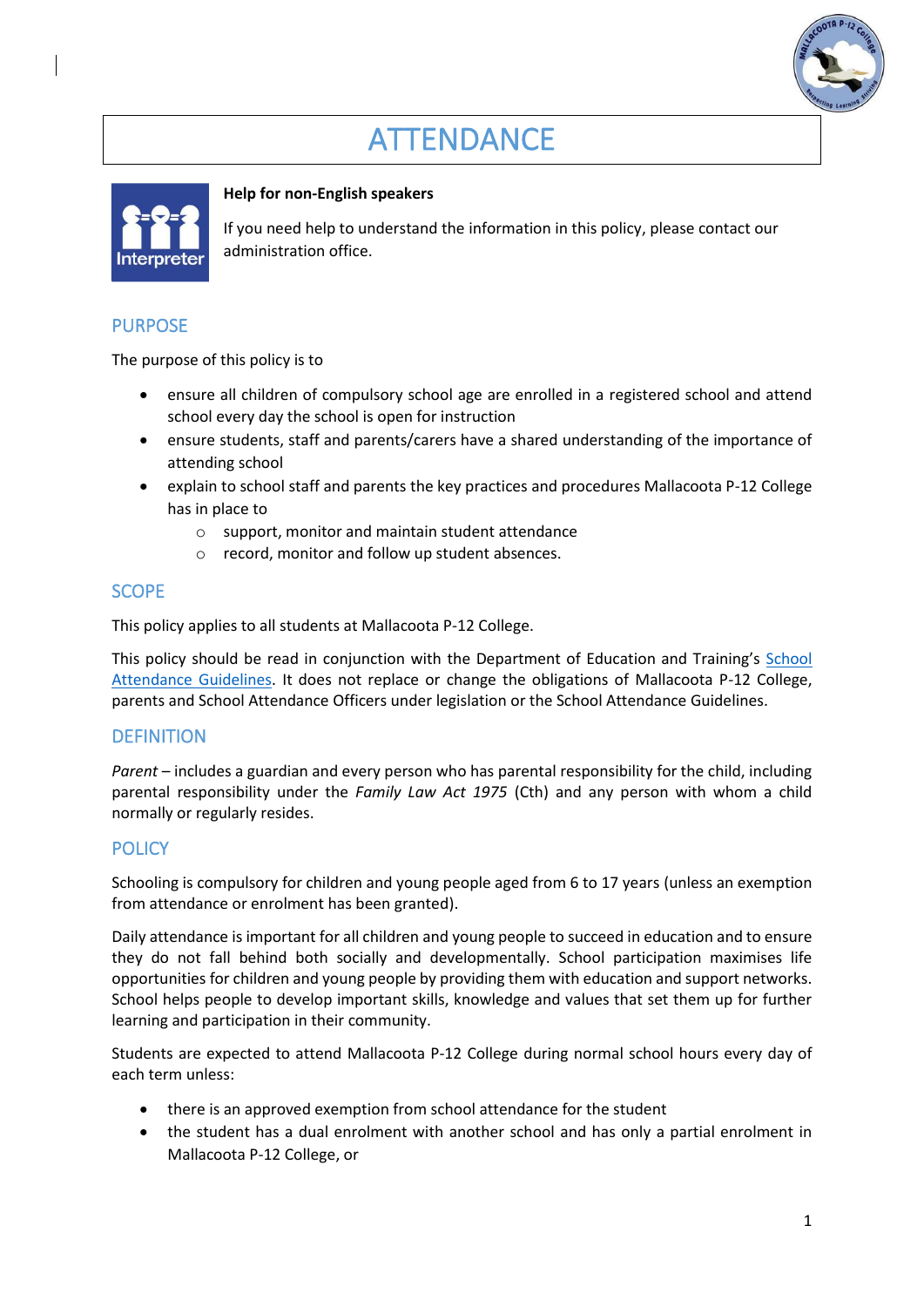

• the student is registered for home schooling and has only a partial enrolment in Mallacoota P-12 College for particular activities.

Both schools and parents have an important role to play in supporting students to attend school every day.

Mallacoota P-12 College believes all students should attend school all day, every day when the school is open for instruction and is committed to working with its school community to encourage and support full school attendance.

Our school will identify individual students or cohorts who are vulnerable and whose attendance is at risk and/or declining and will work with these students and their parents to improve their attendance through a range of interventions and supports.

Students are committed to attending school every day, arriving on time and are prepared to learn. Our students are encouraged approach a teacher and seek assistance if there are any issues that are affecting their attendance.

Mallacoota P-12 College parents are committed to ensuring their child/children attend school on time every day when instruction is offered, to communicating openly with the school and providing valid explanations for any absence.

Parents will communicate with the relevant staff at Mallacoota P-12 College about any issues affecting their child's attendance and work in partnership with the school to address any concerns.

Parents will provide a reasonable explanation for their child's absence from school and endeavour to schedule family holidays, appointments and other activities outside of school hours.

#### Supporting and promoting attendance

Mallacoota P-12 College's *Student Wellbeing and Engagement Policy* supports student attendance.

Our school also promotes student attendance through programs such as Breakfast Club, lunchtime activities, SRC, student focus groups, Study Halls and whole school events such as sporting carnivals, Spelling Bee, Arts Fest and assemblies.

#### Recording attendance

Mallacoota P-12 College must record student attendance twice per day for Primary students and in every class, for Secondary students. This is necessary to:

- meet legislative requirements
- discharge Mallacoota P-12 College's duty of care for all students
- meet Victorian Curriculum and Assessment Authority requirements for VCE students

Attendance will be recorded using uEducateUs roll marking software by the classroom teacher at the start of the school day and after lunch (for Primary students), and at the start of each period for Secondary students.

If students are in attendance at a school approved activity, the teacher in charge of the activity will record them as being present.

#### Recording absences

For absences where there is no exemption in place, a parent must provide an explanation on each occasion to the school.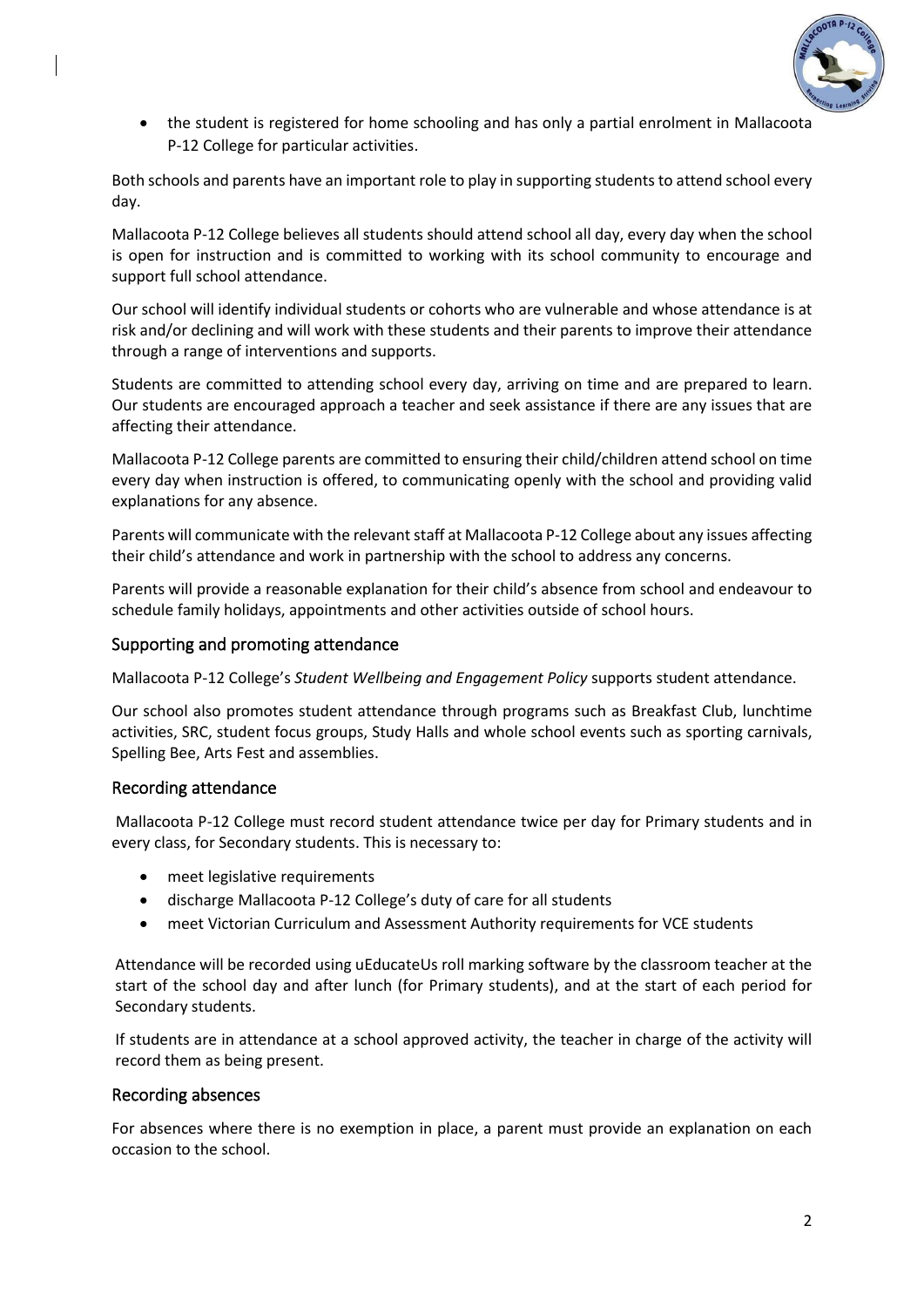

Parents should notify Mallacoota P-12 College of absences by:

- notification on uEducateUs
- notification to the College reception
- notification to the class teacher using the child's diary, if the absence is known in advance

If a student is absent on a particular day and the school has not been previously notified by a parent, or the absence is otherwise unexplained, Mallacoota P-12 College will notify parents by uEducateUs notification. Mallacoota P-12 College will attempt to contact parents as soon as practicable on the same day of the unexplained absence, allowing time for the parent to respond.

If contact cannot be made with the parent (due to incorrect contact details), the school will attempt to make contact with any emergency contact/s nominated on the student's file held by the school, where possible, on the day of the unexplained absence.

Mallacoota P-12 College will keep a record of the reason given for each absence. The Principal will determine if the explanation provided is a **reasonable excuse** for the purposes of the parent meeting their responsibilities under the *Education Training Reform Act 2006* and the School Attendance Guidelines.

If Mallacoota P-12 College considers that the parent has provided a **reasonable excuse** for their child's absence the absence will be marked as '**school approved absence**'.

If the school determines that no reasonable excuse has been provided, the absence will be marked as '**unauthorised absence**'.

The Principal has the discretion to accept a reason given by a parent for a student's absence. The Principal will generally excuse:

- medical and dental appointments, where out of hours appointments are not possible or appropriate
- bereavement or attendance at the funeral of a relative or friend of the student, including a student required to attend Sorry Business
- school refusal, if a plan is in place with the parent to address causes and support the student's return to school
- cultural observance if the parent/carer notifies the school in advance
- family holidays where the parent notifies the school in advance

If no explanation is provided by the parent within 10 school days of an absence, it will be recorded as an 'unexplained absence' and recorded on the student's file.

Parents will be notified if an absence has not been excused.

#### Managing non-attendance and supporting student engagement

Where absences are of concern due to their nature or frequency, or where a student has been absent for more than five days, Mallacoota P-12 College will work collaboratively with parents, the student, and other professionals, where appropriate, to develop strategies to improve attendance, including:

- establishing an Attendance Student Support Group
- implementing a Return to School Plan
- implementing an Individual Education Plan
- implementing a Student Absence Learning Plan for students who will be absent for an extended period